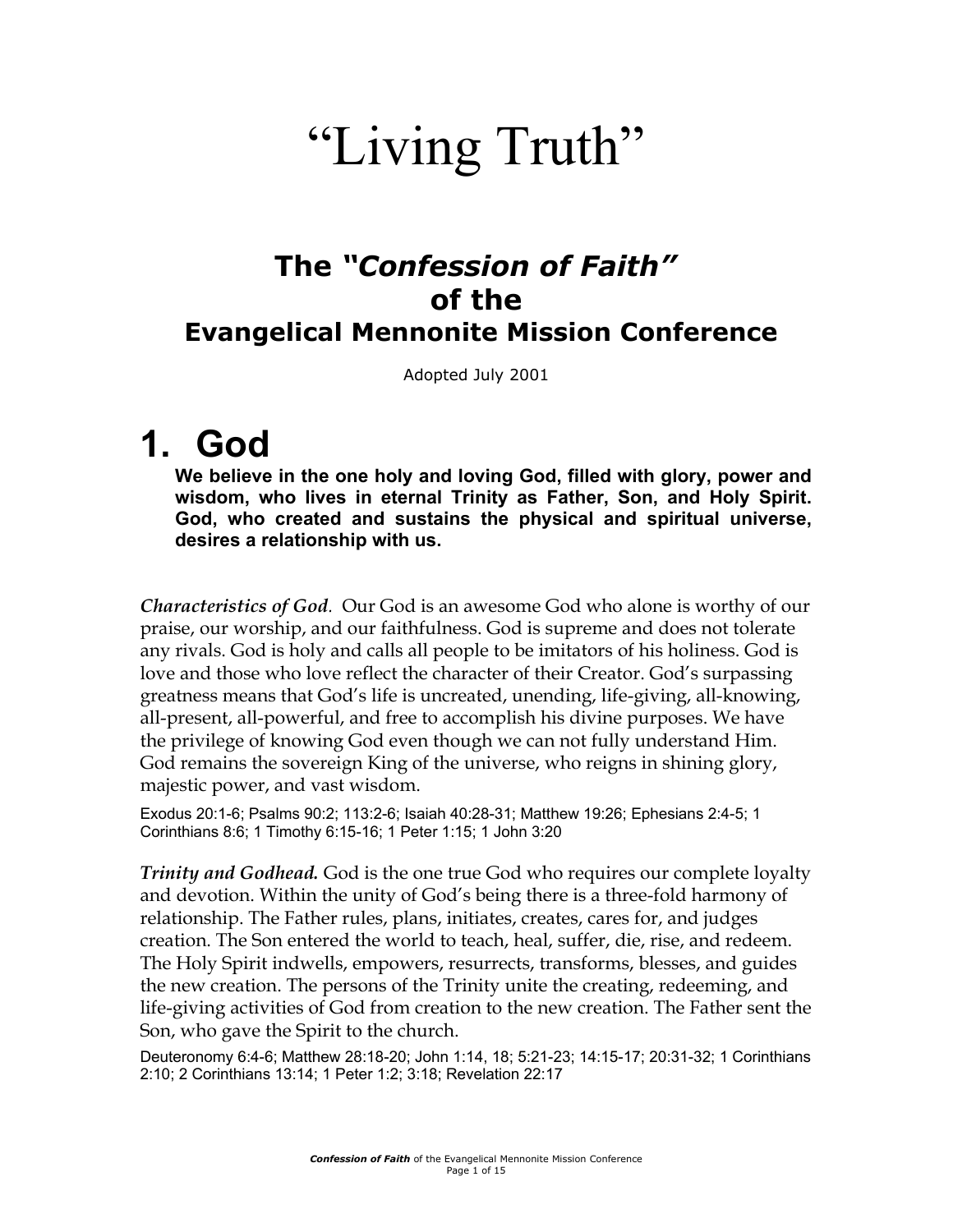*Creator and Sustainer.* In the beginning God created the heavens and the earth. God spoke, and out of nothing the universe was formed. God the Father, Son, and Holy Spirit participate in creating and sustaining the world. Creation expresses God's mind like a painting expresses the mind of the artist. We depend on God for land, air, water, food, shelter, friends, and life itself. We depend on God's providence to preserve life, to enable our actions, and to guide us toward his redemptive purposes. All our blessings are provided through God's goodness and grace

Genesis 1:1-2:4; Nehemiah 9:6; Psalms 104; Isaiah 44:1-6; John 1:1-3; Acts 14:15-17; Colossians 1:15-20; Hebrews 11:3

*God's Relationships.* God intensely pursues a personal relationship with all people. We can discover the fullness of life by entering into a lifelong covenant relationship with God through Jesus Christ. Knowing God with this kind of intimacy involves heart, soul, mind, and strength. Our love for God will be reflected in faith and obedience to the One who loved us first.

Genesis 12:1-3; Deuteronomy 7:9; Psalms 23; Mark 12:29-30; John 3:16; 1 John 3:1; 2 Peter 3:9

# **2. Creation**

**We believe that all persons are made in the image of God with a capacity to make moral choices, and given the responsibility to manage creation. God desires all human life to begin in families where husband and wife are covenanted together under God for life.** 

*Image of God.* God created males and females as his image-bearers. We are flesh and blood representatives on earth of the invisible God in heaven. Human beings are wonderfully complex creations of body, mind, will, emotions, and soul. As image-bearers of God, all people deserve respect and possess worth. The dignity and value we see in a person is based on God's value, and not on the person's quality of relationships, morality, spirituality, knowledge, or physical abilities. Genesis 1:26-28, 31; 2:7; 9:6; Psalms 8:4-5; 139:13-16; Acts 10:28; Colossians 3:10-11; James 3:9-10

*Moral choices.* God created persons with the freedom of moral choice. Freedom of moral choice increases personal responsibility for faith and obedience, hope and work, love and compassion. However, human freedom is limited by the sovereign will of God. We are truly free when making choices in obedience to God and fulfilling God's purposes. Honest relationships with God and others involve the risks and rewards of choices freely made. Human freedom is best expressed in love for God and neighbour.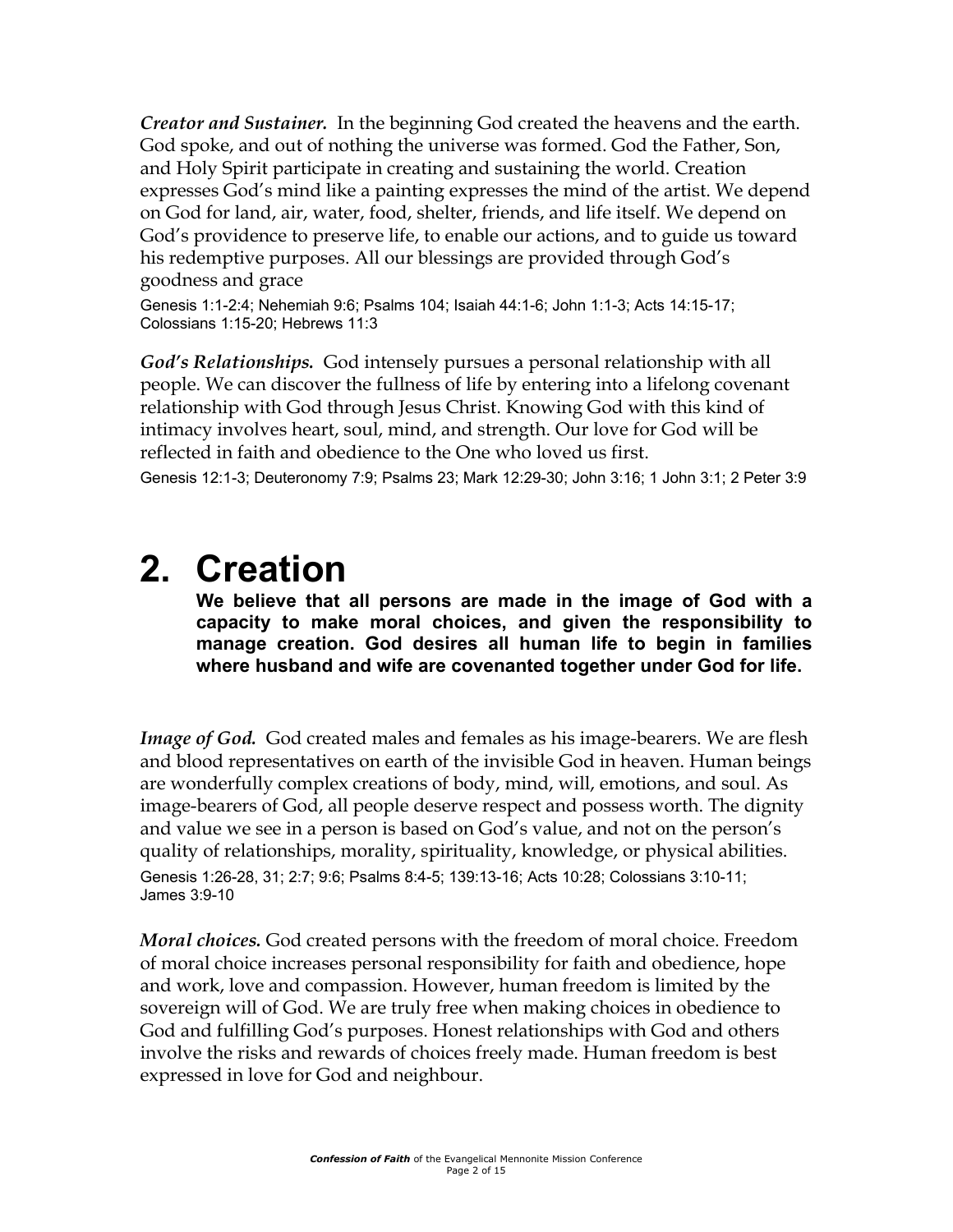Genesis 2:15-17; Joshua 24:14-15; Isaiah 1:16-20; Habakkuk 2:4; Mark 12:30-31; Romans 12:1- 2; Hebrews 11

*Manage creation.* The earth is the LORD's. God's creation is intended as a gift for all creatures, a home for people, a place of blessing, and a land of peace. God blessed Adam and Eve in the garden with food, space, and fertility. With the gift comes God's call to be fruitful and responsible in creation. Obedience to God invites blessings on creation, but disobedience to God turns creation against us. As a result, we do good work, make wise decisions, and lead sensible lifestyles in expressing our thanks for God's gracious gifts.

Genesis 1:26; 2:4-25; 9:2; Numbers 35:33-34; Deuteronomy 28; Leviticus 25; Psalms 8:6-8; 24:1; Colossians 3:17

*Family.* God intended that marriage be a lifetime covenant where one man and one woman would leave their parents to form a stable, unified, and intimate relationship. God designed the family where parents would provide for the physical and spiritual needs of children. The family was designed for welcoming children, showing respect for elders, and blessing single persons. Parents are called to teach their children to know and serve God. Christians are called to live as brothers and sisters in the family of God, and especially to care for persons without family connections.

Genesis 1:26-28; 2:18-25; Deuteronomy 6:6-9; Psalms 127:3-5; Matthew 19:3-9; 25:35-45; 1 Corinthians 7:32-35; Ephesians 5:21-33; Colossians 3:18-21; 1 Peter 5:5; 1 Timothy 5:8

## **3. Sin**

**We believe that sin is a rejection of God's rule, beginning with the rebellion of Satan and followed by Adam and Eve's deliberate choice to disobey God. Because of sin everyone has fallen short of God's will, creating a conflict with God, self, and others. The penalty for sin is physical and spiritual death.**

*Sin.* The dignity of all persons contrasts starkly with the depths of human sin. The sin of Adam and Eve constituted rebellion against the rule of God. With one subversive act all humanity plunged into the grip of sin. Sinful thoughts, feelings, and actions fail to follow God's direction. Sin twists human relationships, leaving us with broken communities. Sin is a powerful influence that tempts us to make choices contrary to God's will.

Genesis 3:1-24; Deuteronomy 28:1, 15, 38-48; Leviticus 19:2; Psalms 51; Jeremiah 31:30; Romans 5:12-14; 7:16-25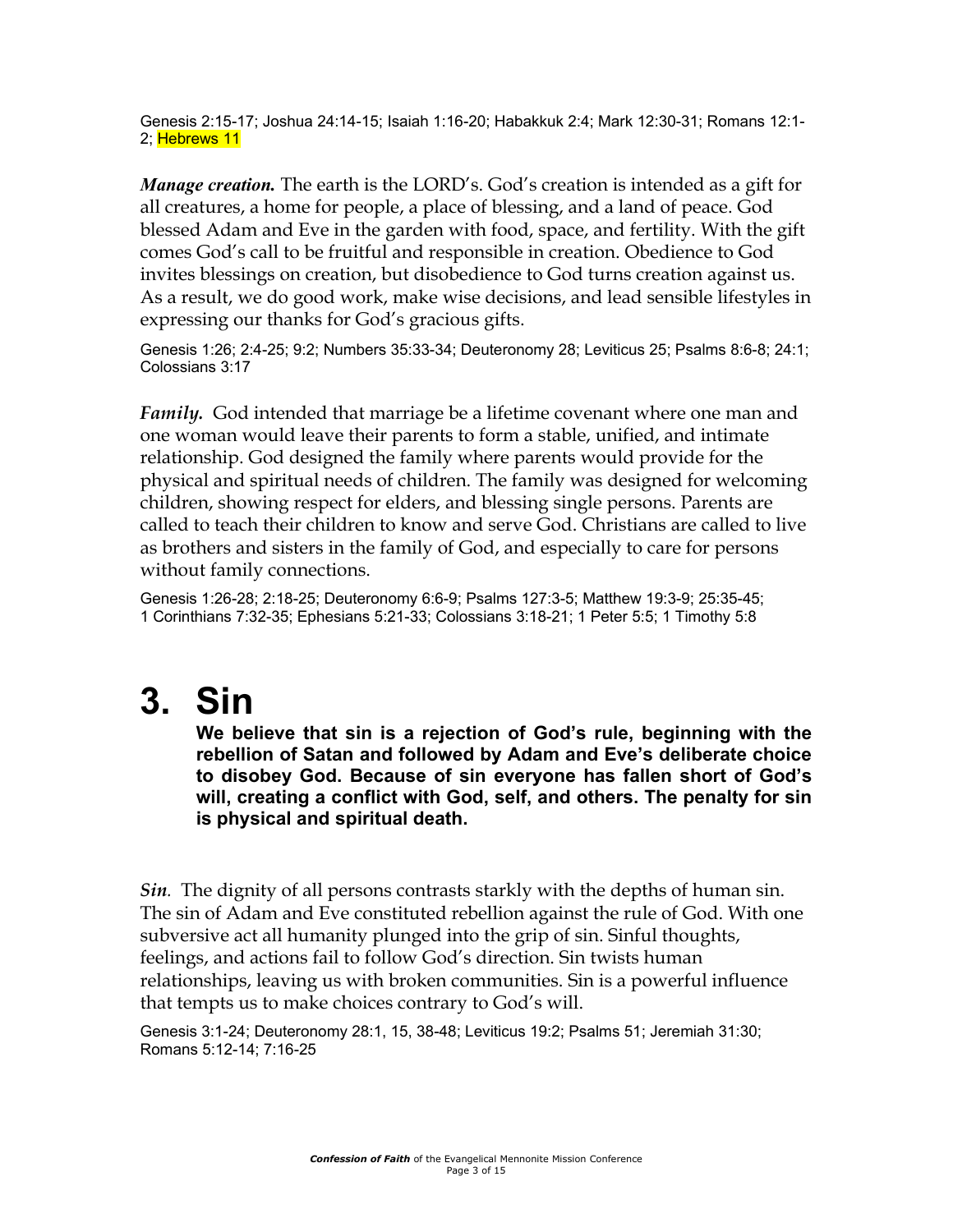*Angels and Satan.* We share the world with spiritual beings that influence our moral choices. Angels were created to serve in God's court, send God's messages, fight evil powers, and minister to the saints. Demons rebel against God by seeking to enslave the world with evil. Satan is the leading adversary of God. Satan's kingdom of darkness attempts to conquer God's kingdom of light through lies, destruction, and death.

Isaiah 6:1-8; Daniel 10:12-14; Matthew 12:28-29; 2 Corinthians 4:4; 10:3-6; 11:14-15; Colossians 1:16; Hebrews 1:14; James 4:7; 1 Peter 5:8-9; Revelation 5:11; 12:7-12

*Fall of Humans.* In seeking to be wise like God, Adam and Eve became foolish. In the desire for freedom from God's law, humans became enslaved. In seeking to rise higher as reflections of God's glory, we fell away. Our image and likeness of God was blemished through selfishness. All have sinned and fall short of the glory of God.

Genesis 3:14-19; 11:1-9; Isaiah 53:6; Jeremiah 17:9; Romans 3:23; 5:12; 6:23

*Consequences of Sin.* God's holy anger toward sin is revealed by the severe judgement of sin. Sin breaks our relationship with God and exchanges true freedom for slavery. Human relationships become battlegrounds of pride, selfishness, separation, hostility, violence, and death. Inwardly people are damaged by feelings of shame, fear, loneliness and harmful cravings. Work in a hostile land becomes painful and tedious. The sinner has received the guilty verdict and awaits eternal death. Without God as our refuge, we are homeless wanderers in need of grace. Still, God offers unexpected mercy toward the sinner.

Genesis 3:6-23; 4:13-16; Romans 1:18-32; 5:12-14; 6:23; 7:14-24

### **4. Revelation**

**We believe that the Bible is the inspired and infallible Word of God, the final authority for faith and life. God's revelation in the Old Testament through creation and the covenant was a preparation for the supreme revelation through Jesus Christ in the New Testament.**

*General Revelation.* God reveals himself to all people through creation, history, and human nature. God's creative genius is evident in creation's intricate beauty. Sun, moon, stars, earth, plants and animals reflect the glory of God. God's purposes can be discovered in history. The pattern of events in the lives of nations and individuals reveals that God is at work. God's personal nature and moral principles are seen in people. By following their consciences and desiring to worship, people experience glimpses of the holy God. Such revelations of God are widespread but veiled in mystery. Through the eyes of faith, we see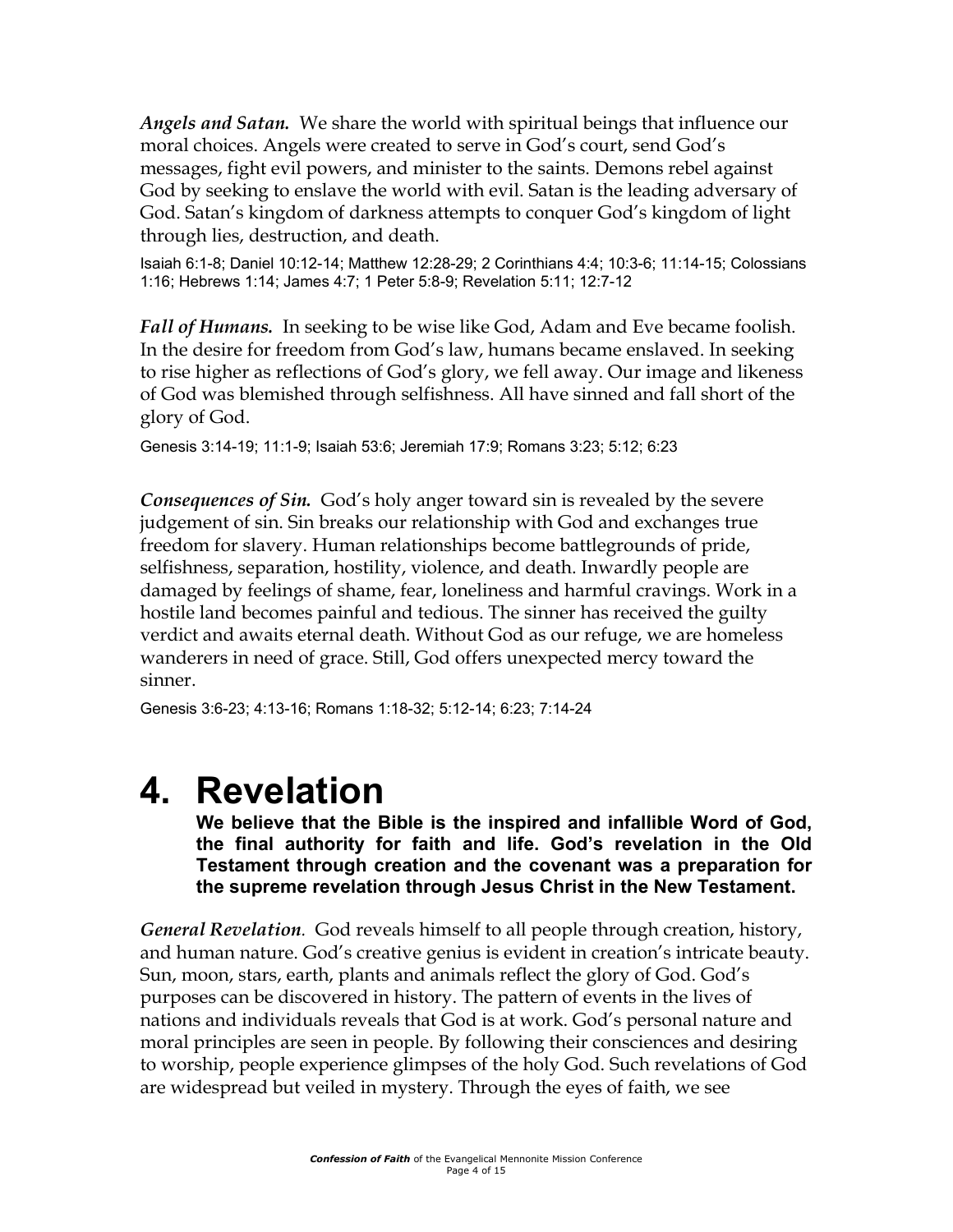abundant evidence that God is pursuing a relationship with the sinful human race.

Genesis 1, 2; Job 12:7-10; 38-42; Psalms 19:1-6; 139:13-18; Acts 17:22-34; Romans 1:19-21; 2:14-15; 1 Corinthians 2:7-16; 2 Corinthians 3:2-3

*Word of God.* The living God of the Bible spoke. God spoke and creation burst from nothing. God spoke and entered into a lasting covenant with Abraham and his descendants. God spoke and the Law was written to guide the people of Israel in their pursuit of holiness. God spoke and the prophets declared with passionate conviction what the LORD said about justice, righteousness and walking humbly with God. God spoke and the Word became a living person, the supreme revelation of God — Jesus Christ. God spoke and offered direction to the early church through the apostles. God spoke of promised judgement and the hope of Christ's return in the future.

Exodus 3:14-16; Deuteronomy 4:9-14; Psalms 119:105; Jeremiah 1:1-10; John 1:14-18; Colossians 1:15-16; 2 Peter 1:20-21; Hebrews 1:1-2; 11:3

*Authority of the Bible.* The Bible is the only authoritative written word of God. Writers inspired by the Holy Spirit faithfully recorded God's words and actions in creation, Israel, Jesus, and the early church. The Bible is God's appointed revelation for teaching people to live faithfully and for leading us into eternal life. The words of the Bible empowered by the Holy Spirit create a community of faith that reflects the character of the Author.

Psalms 119; Isaiah 40:8; 2 Timothy 3:16-17; 1 Peter 1:24-25; 2 Peter 1:20-21

*Reading the Word.* The Bible was written to instruct and inspire believers toward faithfulness. Its message is best interpreted in the context of the community of faith. Meditation on the Bible imparts God's wisdom as the Spirit clarifies the meaning of the words and directs the application. Bible reading involves careful submission to the text in its cultural context, be it story, lawcode, poetry, wisdom, prophecy, miracle, or letter. Meaningful Bible reading focuses on Jesus Christ, the promised Messiah of the Old Testament, the Word of God in the New Testament, and the foundation of the church for all generations.

Joshua 1:8; Nehemiah 8:8; Psalms 1:2-3; John 16:7-8, 13-15; Acts 17:11; 1 Corinthians 2:6-8, 12; 2 Corinthians 3:2-3; 2 Timothy 2:15; 3:16; Hebrews 1:1-2

#### **5. Jesus Christ**

**We believe in God the Son, the Lord Jesus Christ, fully God and fully human, who proclaimed the rule of God, lived a sinless life, died on**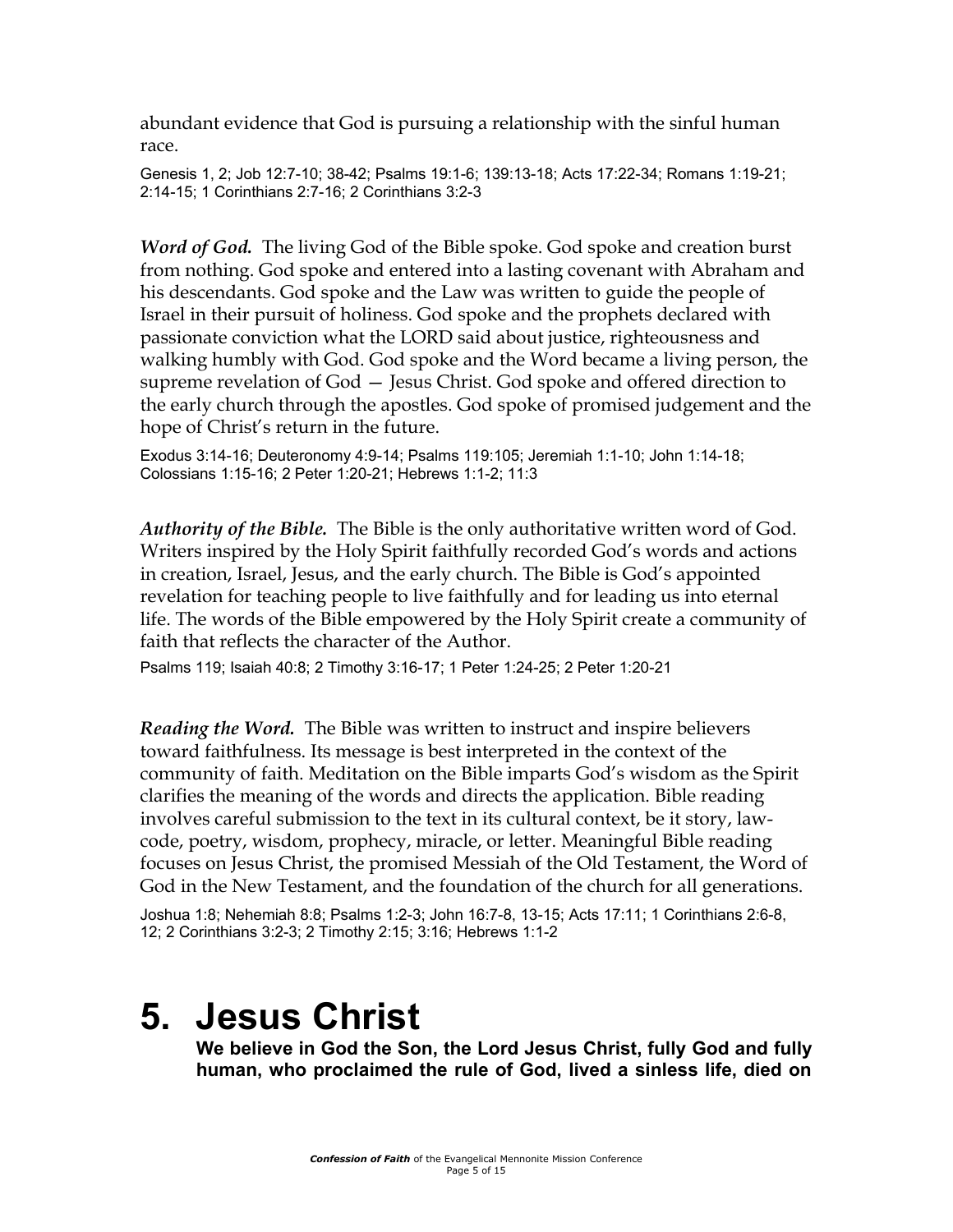#### **the cross as payment for our sins, rose bodily from the dead, ascended into heaven, and reigns as Lord of all.**

*God the Son.* Jesus Christ our Saviour is God from all eternity. The Son is a member of the Trinity, loved by the Father, and active in creation and redemption. He is the exact representation of God's nature and character. The Son is the creator of heaven and earth who lives eternally. God sent the Son into the world to save those who believe in him.

Luke 1:35; John 1:14; 3:16-18; Colossians 1:15-20; Hebrews 1:1-2, 8-12

*God with Us.* God the Son became fully human to identify with a lost and dying world. Mary, as a virgin, conceived Jesus through the agency of the Holy Spirit. So the birth of Jesus Christ conveyed the good news of God with us. The promised Messiah had come to bring salvation to a people in spiritual exile. The angels in the heavens announced the return of God's glory and peace on earth to those in God's favour.

Matthew 1:21-23; 3:16-17; Luke 1:30-55; 2:9-14; John 3:16; 17:1-5; Philippians 2:5-11; Hebrews 2:17

*Life and Teaching.* Like a Hebrew prophet, Jesus announced the coming of God's kingdom. But his teaching went beyond the other prophets. Jesus announced that the kingdom was coming through his very words and actions. Jesus' Sermon on the Mount intensified the standards of righteousness for living in the Kingdom. The parables revealed new meanings of God's rule in the world. The miracles demonstrated God's power through the Messiah. Jesus' fellowship with sinners revealed a love that overcame boundaries. The Great Commandment to love God and neighbour, and the Great Commission to make disciples of all nations, were central to Jesus' life and teaching. Matthew 5-7; 13; 11:4-6; 12:31; 22:37-39; 28:18-20; Mark 1:15; John 14:10

*Work for Us.* Jesus came to be the Messiah, the Saviour of the world. At the Passover celebration before his death, Jesus explained that his body and blood would take on new meaning in the meal. The death of Jesus' body on the cross was the final sinless sacrifice for the sins of the world. Through his blood, the penalty for sin was paid. God's sacrificial love brought forgiveness. Humanity could now be reconciled to God. The power of Satan, sin, and death were broken in God's victory of raising Jesus from the dead. As our High Priest, Jesus Christ opened our access to the presence of God in heaven. Now Jesus Christ serves as our advocate and reigns as our Lord.

Luke 22:14-20; John 1:29-31; 19:16-37; Acts 5:29-31; Romans 5:10-11, 18-19; Colossians 2:15- 17; Hebrews 2:17; 10:20-22; 1 Timothy 2:5; Titus 2:11-14; 1 John 3:8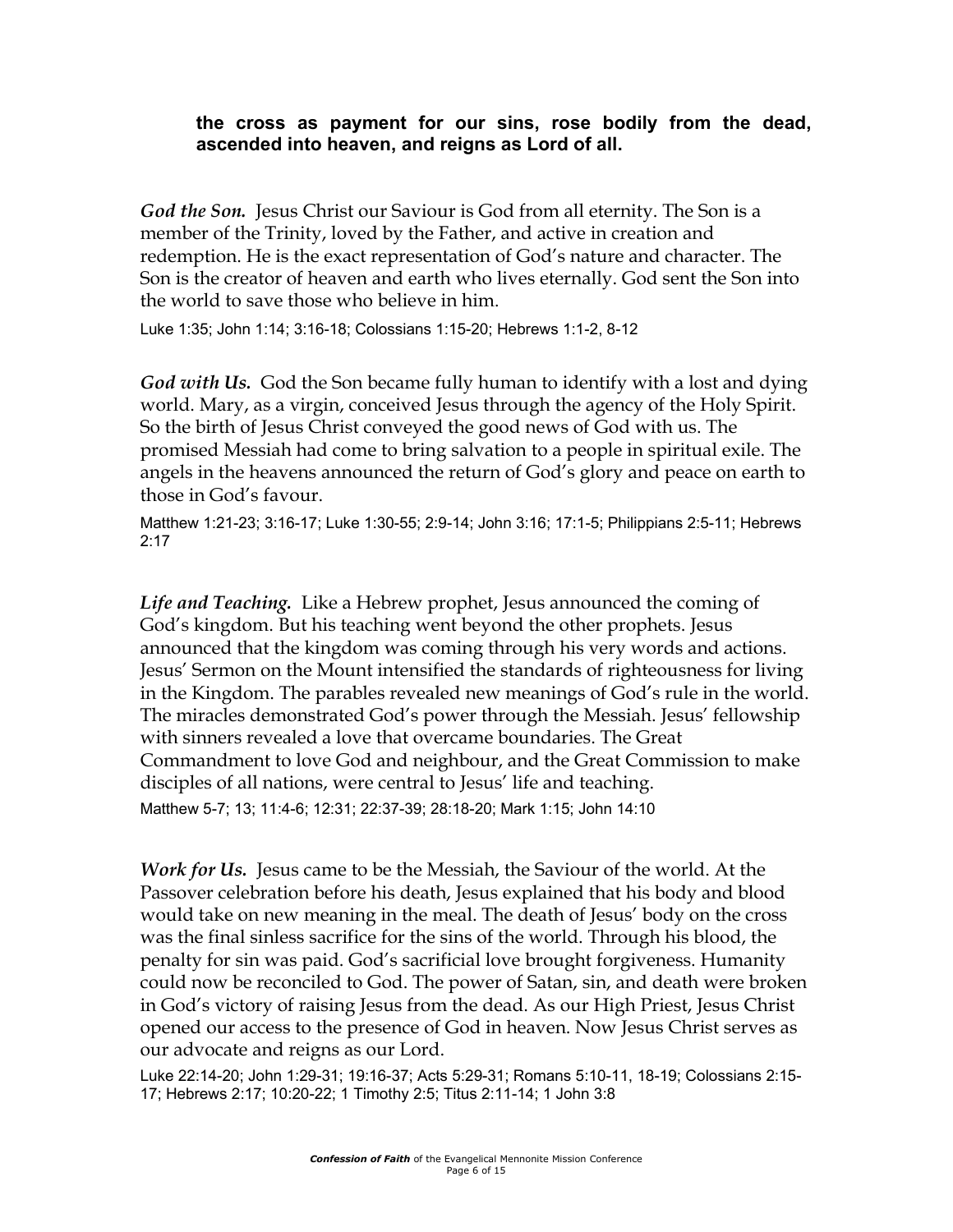### **6. Salvation**

**We believe that salvation is a gift of God's grace, received only through personal repentance and faith in Jesus Christ as Lord and Saviour. Believers have forgiveness of sin, salvation from sin, reconciliation with God, and eternal life. Believers have assurance of their salvation as they live in faith and obedience.** 

*Gift of Grace.* Salvation involves our deliverance from the power of Satan, sin, and death through the sacrificial death of Jesus on the cross. Out of a hopeless condition, Jesus saved us by forgiving our sin, freeing us from punishment, giving us new birth, cleansing our hearts, and adopting us into God's family making us citizens of heaven. God offers salvation and blessing by grace to undeserving persons without hope of earning it. God then gives us grace to live in a way that is pleasing to him.

Luke 3:6; Romans 5:8-11, 20-21; 6:5-7; 2 Corinthians 5:21; Ephesians 1:5; 2:8-9

*Repentance and Faith.* God welcomes all people as estranged sinners who turn from their ways and come home to God's rule. Repentance is that decision to turn the heart, mind, and actions away from self, and to consciously die to sin. Faith is our return to the heavenly Father, trusting in the promise of grace, finding safety in divine mercy, and deciding to follow God in all of life.

2 Chronicles 7:14; Luke 15:11-32; John 1:12; Acts 2:38-39; 3:19; Romans 10:9-10; Galatians 2:20; Hebrews 11:1

*Lord and Saviour.* Persons who have come to God through faith in Jesus Christ will desire to live as children of God. Since God has saved us through Jesus Christ, our complete loyalty and obedience go to him. The image of Jesus Christ is reflected in all of his faithful followers. The church is built on the confession that Jesus Christ is Lord.

Matthew 6:33; Romans 10:9; 1 Corinthians 3:11; 2 Corinthians 3:18; 4:4-6; Ephesians 4:11-15; Colossians 3:10; 2 Peter 3:18; 1 John 5:3-5

*Assurance of Salvation.* Children of God are confident that their heavenly Father will bring them to safety in their eternal home. This trust is based on the faithful promises of God, our acceptance by Christ, and the guarantee of the Holy Spirit in our lives. The assurance of God's forgiveness in our lives will grow as the community of faith affirms the evidences of salvation. Children of God display a love for God, submission to Christ, and qualities of life influenced by the Spirit.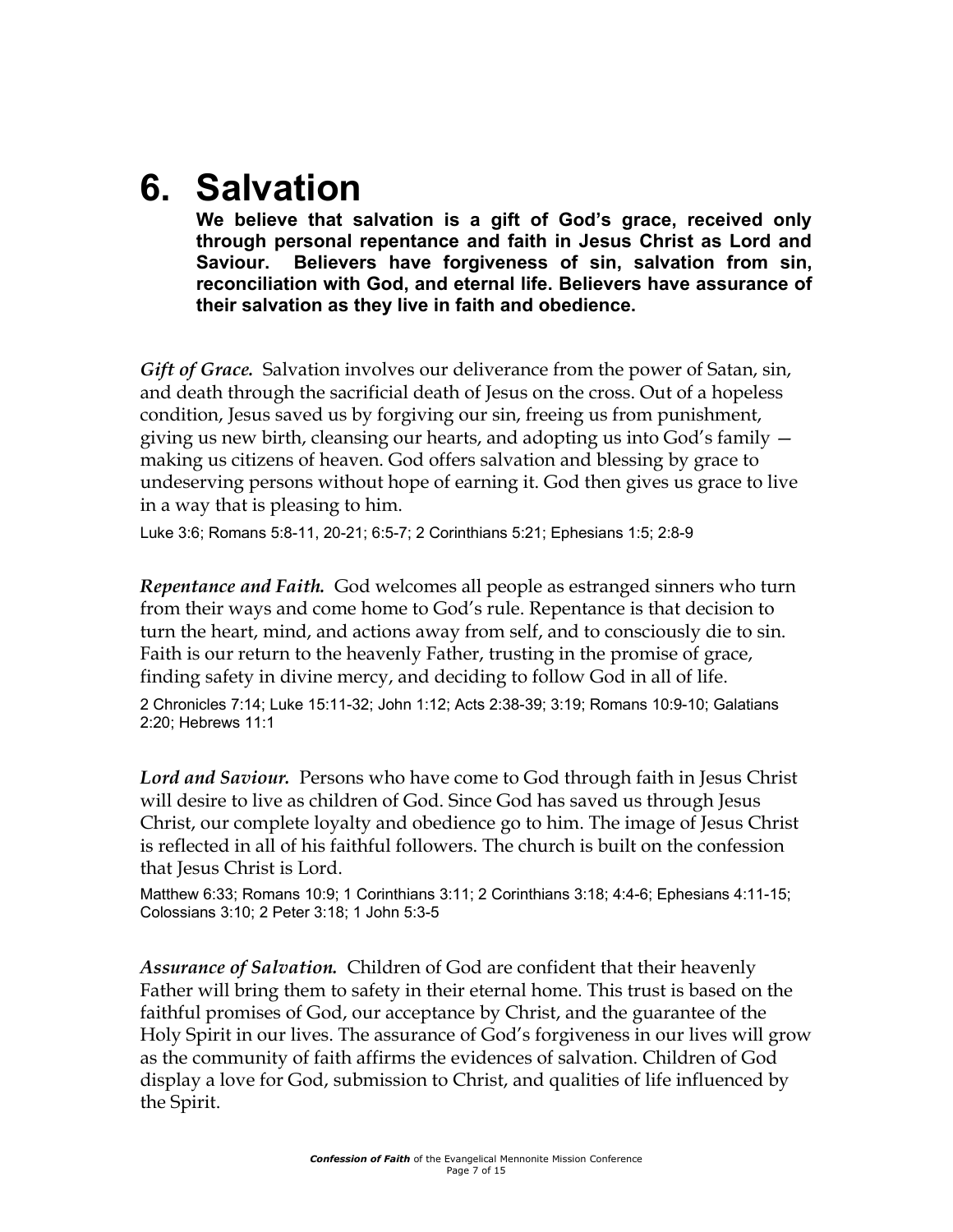John 10:28-29; 15:1-8; Romans 8:15-16, 38-39; Galatians 5:22-23; Ephesians 1:13-14; 2 Timothy 1:12; Hebrews 10:19-25; 12:5-11; 1 Peter 1:3-6; 1 John 5:13

#### **7. Holy Spirit**

**We believe in God the Holy Spirit who gives new life to all who have placed their faith in Christ. The Spirit, who indwells believers, continues to comfort, empower, gift, guide, and unite them to fulfil the mission of the church.**

*God the Holy Spirit.* The Holy Spirit is God from all eternity. The Spirit brings glory to the Son and Father in the Trinity. Through the inspired writers of Scripture, the Spirit reveals the mysteries of God. As the one who is making all things new, the Spirit often works in surprising ways. We are blessed with the Holy Spirit whose thoughts, feelings, and actions relate personally to us. We bring glory to God when we acknowledge the Spirit's presence and power working in the world.

Psalms 139:7-10; John 16:13-15; Acts 5:3-4; Romans 8:14, 26; 2 Timothy 3:16; Ephesians 4:30; Hebrews 9:14

*Giver of Life.* The spirit of God swept over the waters at creation. God's breath gave life to Adam. The Spirit of God made his presence known to Israel. Old Testament prophets anticipated when God's Spirit would give birth to a new people in the new covenant. When the time was fulfilled, Mary conceived Jesus by the Holy Spirit. God's Spirit raised Jesus from the dead. The Spirit descended upon the disciples at Pentecost creating the church. The Spirit has the power to regenerate persons dead in sin. At conversion, the Spirit baptises the individual, who becomes alive to God, and enters into a new way of living. Through prayer and receptivity to the Spirit, we may experience continuing revival.

Genesis 1:2; 2:7; Job 33:4; Psalms 104:30; 139:7 Joel 2:28-29; Luke 1:35; John 3:3-8; Acts 2:1- 4; Romans 8:11-17, 26-27; Ephesians 1:13; Titus 3:5

*Indwelling Spirit.* The Holy Spirit is God in us. The Spirit empowered godly saints, priests, kings, and prophets in Israel for service. The Spirit descended on Jesus at baptism and empowered him for his mission. Jesus gave the Spirit to his disciples for continuing his mission in the world. All believers have received the indwelling of the Holy Spirit as a gift of the new creation.

Matthew 3:11-16; 4:1; Luke 4:16-21; 11:13; 12:12; John 20:22; Romans 8:15-17

*The Spirit's Work.* The Holy Spirit represented the presence of Jesus on earth after his ascension into heaven. Pentecost marked the outpouring of the Spirit to all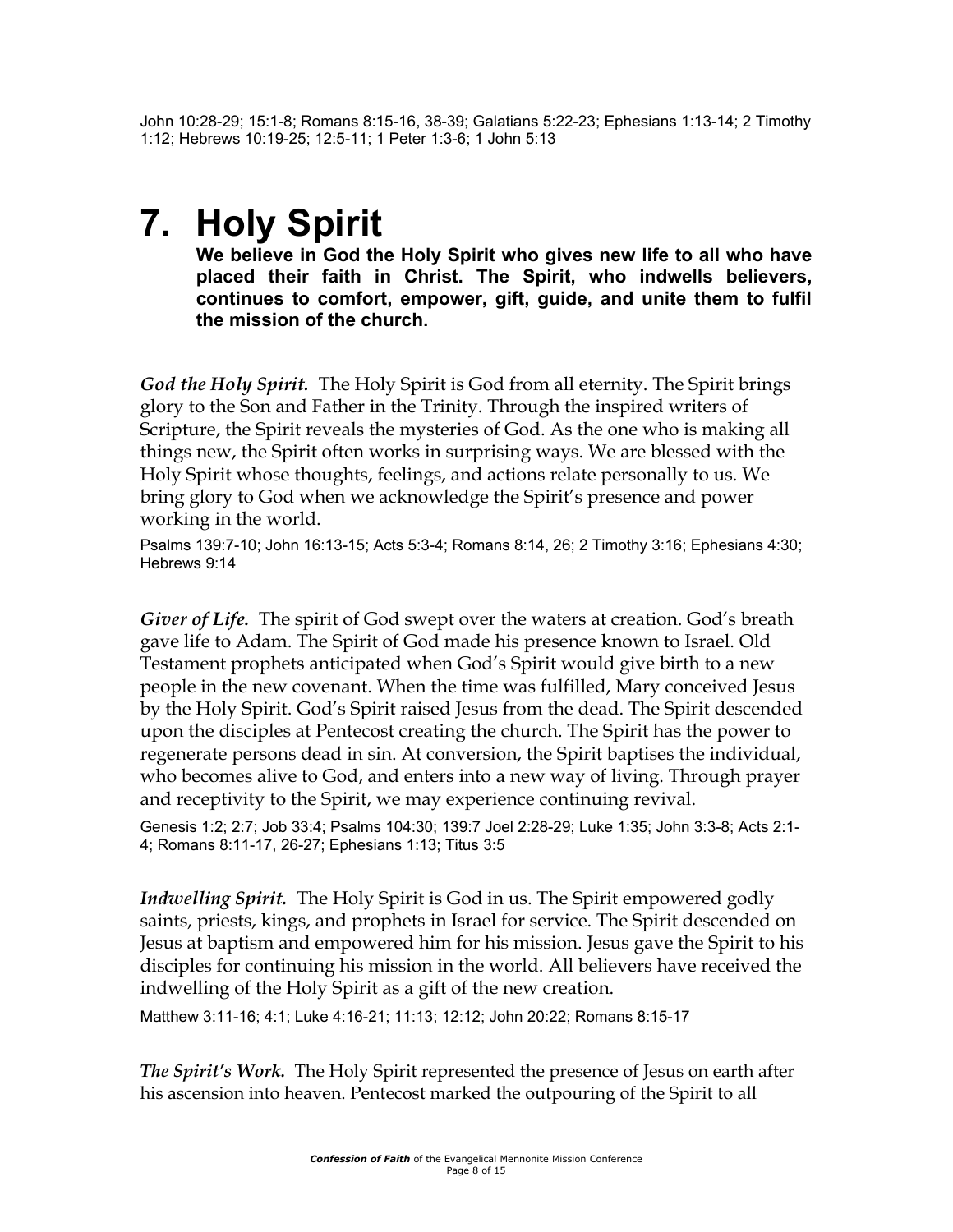people. The Spirit actively convicts the world of sin, calls for return to God, reveals the word of God, and enables people to respond to God's call. The Spirit baptises all believers into the body of Christ. He gives new life to believers, adopts us into God's family, and frees us from the hold of sin. The continual filling of the Spirit empowers us to live according to God's purposes. The Spirit enters into our struggle so that we may persevere in living the good news of salvation. The Spirit blesses the church with spiritual gifts. We exercise all gifts in a manner that recognises the authority of the Scripture and the common good of the church.

John 16:7-15; 3:3-8; Acts 1:8; 2:1-4, 17-18; 1 Corinthians 1:23-24; 12:4-7; Romans 8:15; Galatians 4:6; Ephesians 1:14, 13; 5:18; 2 Thessalonians 2:13

#### **8. Discipleship**

**We believe that following Jesus as Lord in all of life means that the Christian life is characterised by love, integrity, purity, and simplicity. The believer's commitment to Christ and the global church becomes the standard for discerning the level of participation in society**.

*Following Jesus.* Jesus calls all believers to follow him obediently. By God's grace we follow the pattern of Jesus as his disciples. The life and teaching of Jesus reveal what faithful discipleship means. Following Jesus is made possible through the presence and power of the Holy Spirit, in the context of an accountable, loving church community.

Matthew 7:21, 24-27; 18:15-20; Romans 6:11; Ephesians 5:18; 1 Peter 2:21-25; 1 John 3:11; 4:12-13

*Characteristics of Discipleship.* Believers follow Jesus in discipleship because of his call to follow and in response to his love. Disciples are characterised by a commitment to unconditional love for all people, whether friend or foe. They love with integrity, willingly suffering for what is right. Disciples are committed to truthfulness in word and deed, where yes means yes and no means no. They are committed to purity, not conforming to the sinful patterns of the world. Disciples of Jesus live in a manner consistent with kingdom values regarding material wealth. Disciples are not enslaved to materialism and give generously to those in need.

Matthew 5:10-12, 33-37, 43-48; 6:19-33; Romans 12:1-2; 2 Corinthians 9:6-7; Philippians 4:11- 12; 1 Timothy 6:6-12; 1 John 4:7-16; 2 Corinthians 8

*Global Church Commitment.* Disciples of Jesus Christ from all nations are citizens of God's kingdom. Believers from around the world unite as witness of the salvation that God has provided through Jesus Christ. A commitment to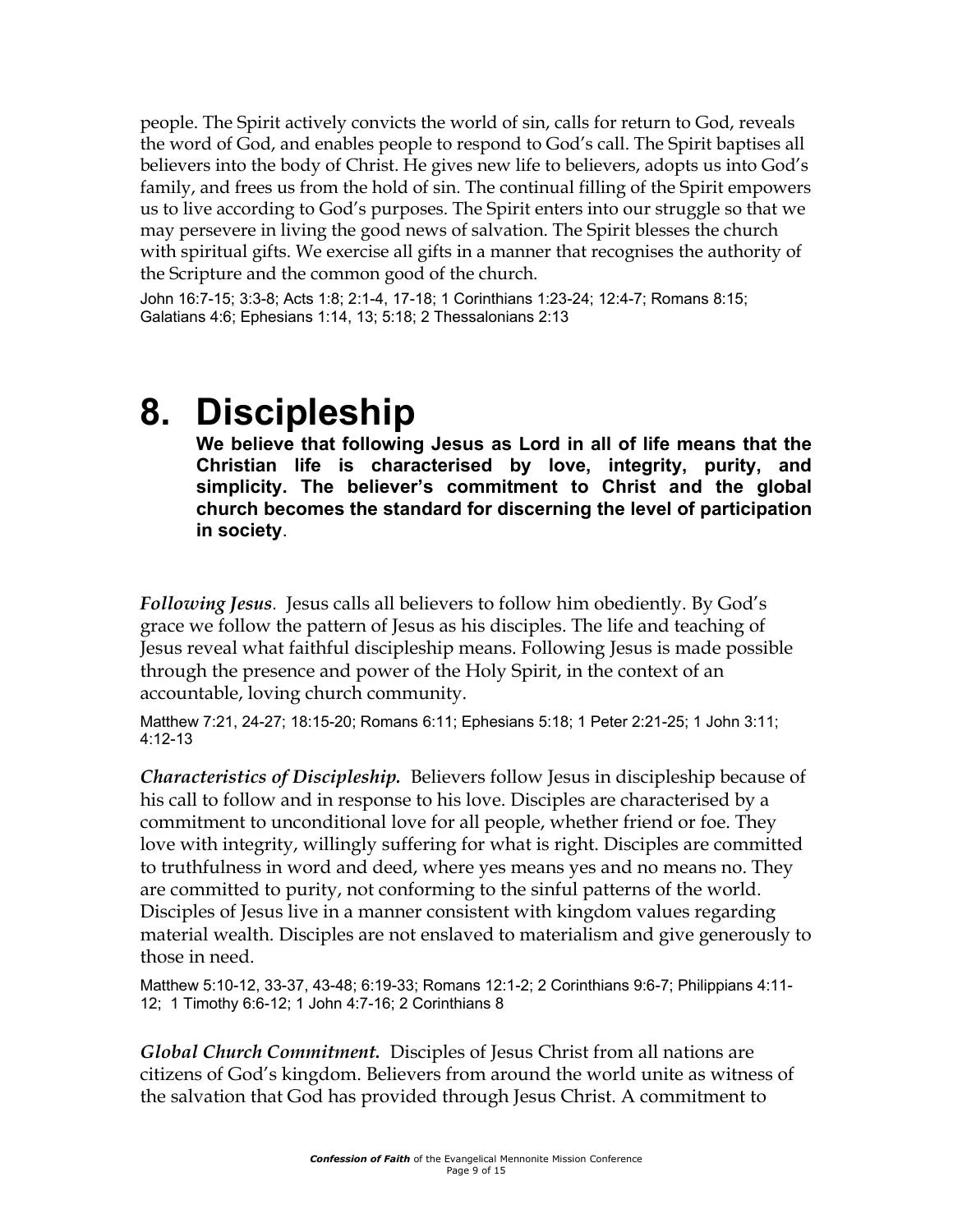discipleship means that we are aware of, and willing to partner with sisters and brothers around the world. We are committed to work with believers globally to spread the Gospel to every nation. Since we have received God's gracious gift of life, we will seek to enhance the life of our brothers and sisters of all nations.

Matthew 5:43-48; John 13:3-17; 17:11; 2 Corinthians 8:7; Ephesians 2:11-22; Colossians 1:6; 1 Peter 2:9-17; Revelation 5:9

*Participation in Society.* The confession that Jesus Christ is Lord shapes our decisions about society. We will participate with persons and organisations that we discern are promoting peace, justice, reconciliation, generosity, truth, health, and godly values. We will challenge people and groups engaged in war, injustice, racism, greed, deception, disease, and ungodliness. We realise that people and groups are subject to mixed motives. So we follow the pattern of Jesus who associated with sinners and shared God's love without becoming a sinner in the process.

Matthew 9:10-13; John 17:14-21; 2 Corinthians 6:14-18; 1 Timothy 2:1-2; James 4:4

### **9. Church**

**We believe that the Church is the visible body of believers, the global community of those who have placed their faith in Jesus Christ. Members of this body are covenanted together in local congregations and participate in the ordinances of water baptism and the Lord's Supper.** 

*Visible Church.* The church is God's global people, born at Pentecost through the baptism of the Holy Spirit. Believers enter the church through the gift of salvation. We are called together to hear and do God's word. The church is the visible representation of Jesus through its gatherings and ministries in the world. The church is the dwelling of the Holy Spirit, the people empowered and gifted for witness. The church expresses faithfulness to Jesus Christ by gathering regularly in local communities of believers for worship, teaching, fellowship, witness, and service. These assemblies are visible signs of God's gracious rule in the present and for eternity.

Matthew 5:13-16; 16:18; Acts 2; Romans 12:4-5; 1 Corinthians 12:12-27; Galatians 5:13; Ephesians 4:4-6; Colossians 3:16-17; Hebrews 10:24-25

*Covenanted Community.* Churches are ordered so believers may worship, fellowship, and work together in harmony. Believers who have confessed their faith in Jesus Christ through baptism enter into a membership covenant with a local congregation. Believers who make this covenant belong to the church, express the goals of the church, accept responsibility for others in the church, ask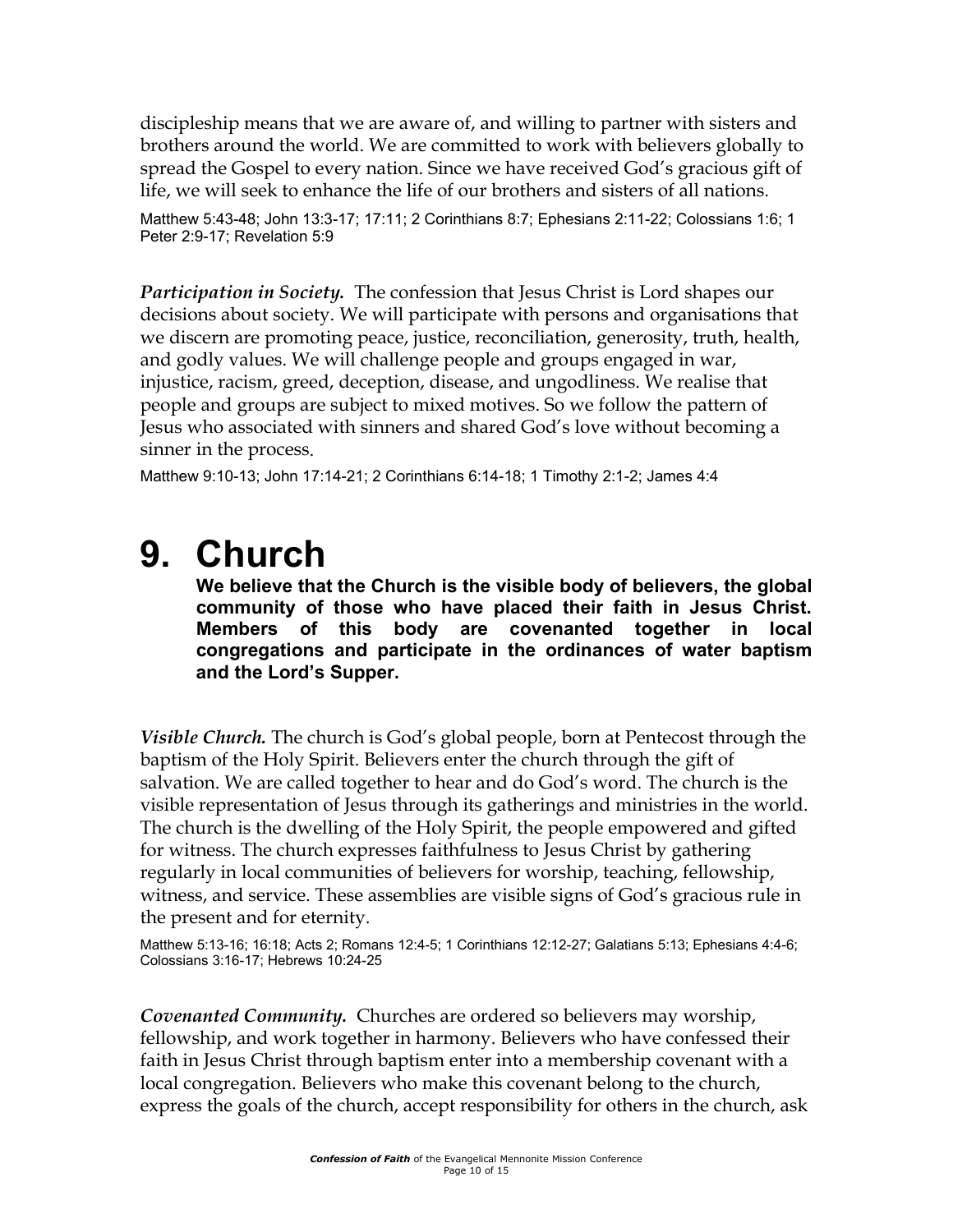for accountability from the church, choose leaders for the church, and serve according to their gifts in the church.

Matthew 18:15-20; Romans 12:10-13; 15:7; 1 Corinthians 12:20-27; Galatians 6:1-10; Ephesians 4:16; 1 Thessalonians 5:11-18; Hebrews 13:17

*Ordinance of baptism.* Baptism serves as a public confession and act of commitment to Jesus Christ in the presence of God and the community of believers. Baptism is commanded for those who have accepted salvation by grace through faith in Jesus Christ. Therefore baptism is expected of those who desire to make a public commitment to follow Jesus Christ in all of life. A voluntary decision to follow Christ in baptism is a condition for receiving this ordinance. After instruction in the faith and affirmation by the church, the baptismal candidates are baptised by immersion or pouring.

Matthew 28:19-20; Acts 2:38; 8:35-37; Romans 6:1-14; Galatians 3:26-28; Titus 3:5; Hebrews 10:22; 1 Peter 3:21

*Ordinance of Lord's Supper.* The Lord's Supper is a public act that reminds the believer to continue in faithfulness to Jesus Christ. By participating in the bread and the cup, believers thankfully remember the death of Jesus on the cross for their salvation. The Lord's Supper also represents the believer's communion with Christ and the unity that believers find in the body of Christ. By taking the bread and cup we anticipate the heavenly banquet when we finally unite with God for eternity. We encourage regular, corporate participation in the Lord's Supper by believers who are in right relationship with Christ and each other.

Matthew 26:26-30; Mark 14:22-25; Luke 22:19-20; 1 Corinthians 10:14-17; 11:23-26; Revelation 19:8-9.

#### **10. Peace and Reconciliation**

**We believe that God offers peace and reconciliation to all humanity through the work of Christ on the cross. Followers of Christ's law of love affirm the sacredness of life as they make peace in personal, social, and international situations**.

*Peace through Christ.* The church demonstrates the power of Christ's work by its life together. There are many differences in God's people and still we find our common foundation in Jesus Christ. We are a community of reconciliation because God intends to bless the world through his people. We strive for unity and friendship because Jesus prayed that we would be one. We have found peace with God through Jesus Christ and now we invite the world to share in our peace.

John 17:10-11, 20-23; Romans 5:10; 1 Corinthians 1:10; 2 Corinthians 5:16-20; Ephesians 2:13-17; 4:1-6; Colossians 1:19-23; 1 Peter 3:8-9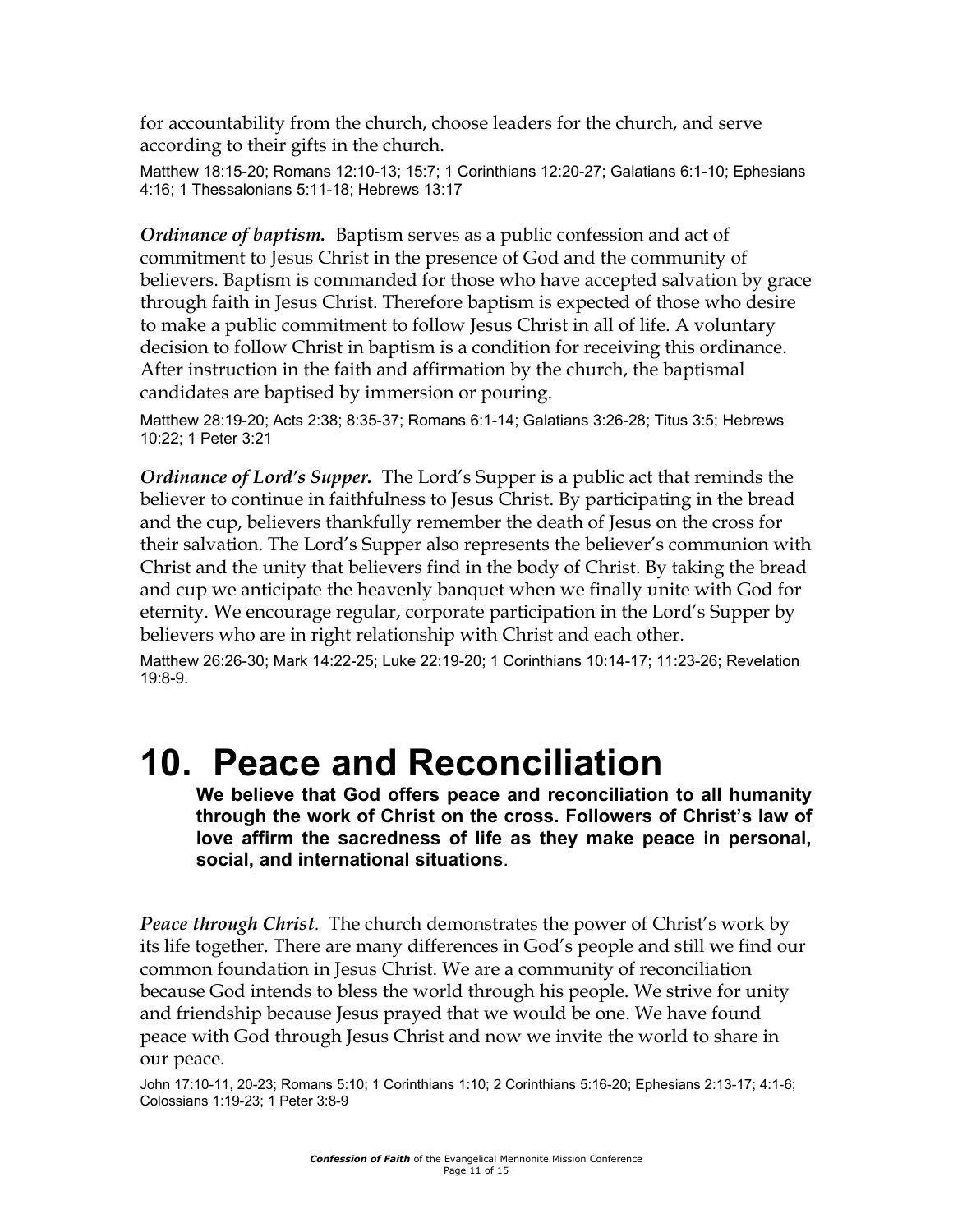*Law of Love.* Followers of Jesus Christ live by a law that can restore the relationships broken by sin, death, and Satan. We are to love God with our whole being and love our neighbors as ourselves. After receiving God's gracious love, we now bear the responsibility to share God's love. In the church, the law of love provides a standard in appreciating differences, offering forgiveness, and healing broken lives. In the world, the law of love provides incentive to move beyond our boundaries. God calls us to love persons in our communities, the strangers entering our borders, and those living beyond our borders.

Matthew 5:43-48; John 13:34; 1 Corinthians 13; Ephesians 2:11-22; 1 John 4:20-21

*Sacredness of Life.* God has created and continues to nourish the gift of life. Our churches will continue to be places where life is highly respected. We will affirm the dignity of all people including the pre-born, the handicapped, and the elderly, so that they may enjoy God's gift of life. We will only support the means of resolving international disputes that promote justice and preserve life. We will support the privilege of life for lawbreakers in society. We will seek to enhance the quality of life for the poor and persons at risk. We will provide support for families and persons with broken relationships.

Genesis 1:26; 6:7; Exodus 10:13; Psalms 139:13-16; Proverbs 22:9; Isaiah 51:4-5; Matthew 5:21- 22; John 10:10

*Making peace.* The church is an ambassador calling people to reconciliation with God. We are peacemakers proclaiming the good news of peace with God. We gain knowledge of peace with God through the study of God's word. We desire to model peace by actively seeking reconciliation between individuals and groups within the church. We support a non-violent approach to solving conflicts. We encourage governments to promote justice and compassion for their citizens. We believe in working for peace using peaceful means to the point of personal suffering and death. We present the Gospel with the love of Christ and like Christ we trust God for the victory.

Matthew 5:3-12; 18:15-20; Romans 12:14-21; 1 Corinthians 6:1-11; Ephesians 2:11-22

#### **11.Mission**

**We believe that the mission of the Church is to make disciples in all the world by proclaiming the gospel of Jesus Christ in evangelism and compassionate ministries.**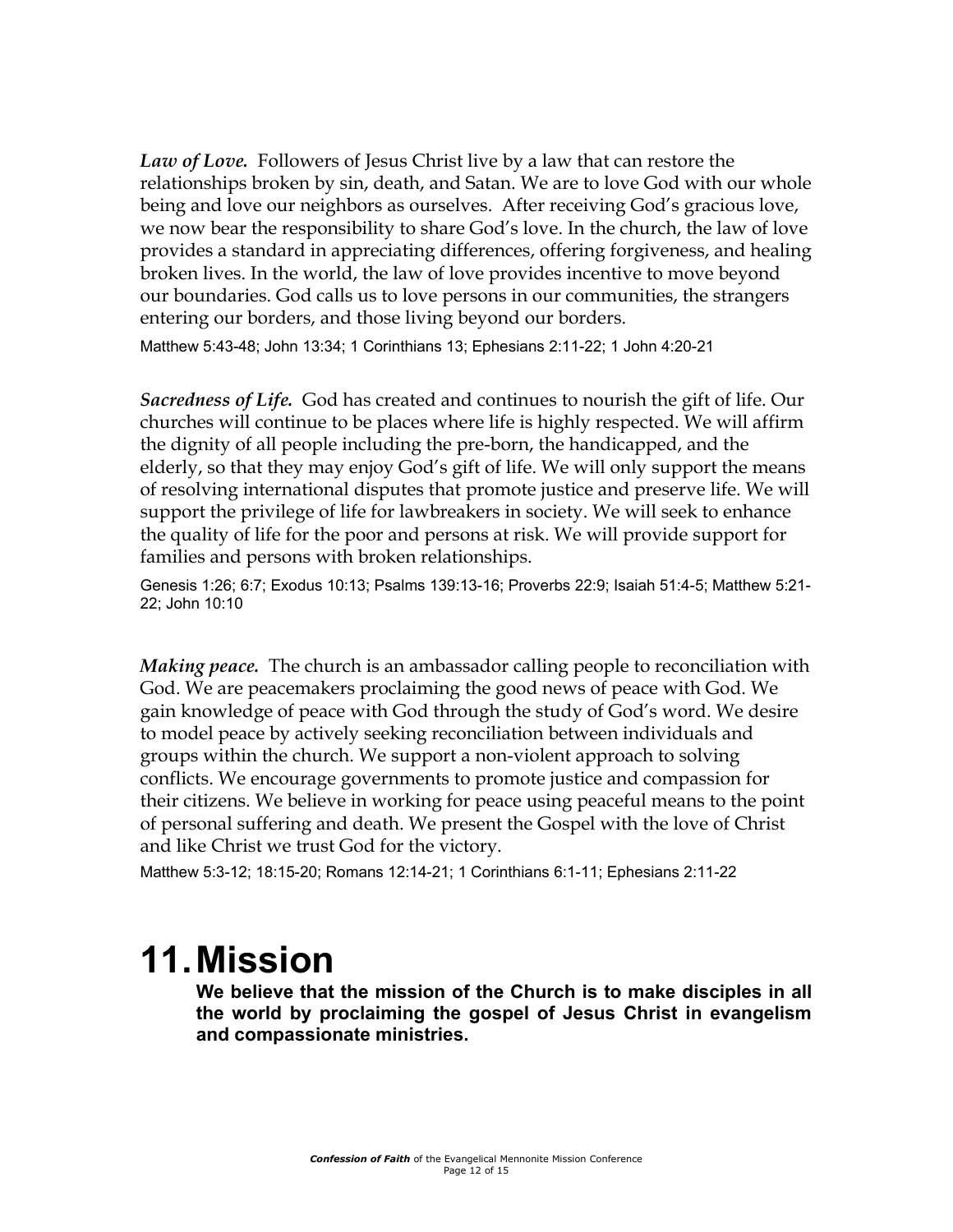*Church and Mission.* God the Father is inviting all people to enter the kingdom, to accept salvation in Jesus Christ, and to enjoy the blessings of the Holy Spirit. The Holy Spirit empowers the church in obeying the command of Jesus to go and make disciples of all nations. The church is called to send missionaries into the world and to support them in prayer. The church will continue God's mission until the end of the age.

Matthew 9:37-38; 28:18-20; Acts 1:8; 2:38-41; 13:2-3; Romans 1:16

*Proclaiming the Gospel.* The church communicates the Gospel through spoken and written words. We proclaim that Jesus Christ is the only way of salvation. Through the death and resurrection of Jesus, sins are forgiven and reconciliation with God is available. We proclaim the Gospel of Jesus Christ through worship celebrations, bold preaching, teaching the Bible, intercessory prayer, local and international missions.

Mark 1:14-15; John 3:16; Acts 2:22-36; 4:12; Romans 10:13-15; 1 Corinthians 1:18-25; 15:2-3

*Living the Gospel.* The church communicates the Gospel through service. By serving others, the church embodies the love of Christ in the world. Through inspiring worship, fervent prayer, biblical teaching, and supportive relationships, we are exhorted to service for Christ. We serve others with the love of Christ. We display generosity, justice, and compassion to those at risk and to those on the outside of society. The Gospel needs words for explanation, and actions for integrity.

Deuteronomy 24:17; Psalms 106:3; Isaiah 56:1; Amos 5:28; Micah 6:8; Luke 4:18-19; 14:12-14; Romans 12:6-8; James 2:1-5, 14-17; 1 Peter 4:10

*Leadership for Mission.* Spiritual leadership is vital for enabling the church to fulfil God's mission. Following the Spirit's lead, the church will be creative in organising ministries for a diversity of people and contexts. Congregations will follow biblical patterns for ministry and leadership selection. Congregations will select leaders through prayerful discernment of God's direction. Church leaders are chosen based on godly character, and spiritual gifts. Congregations call and may financially support pastors and ministry leaders. Persons called to the pastoral ministry will be examined on their faith, doctrine, and gifts by the congregation and conference. The pastor's ministry will be confirmed in a covenant with the congregation.

Acts 6:1-6; 13:1-3; 14:23-28; 1 Timothy 3:1-13; Titus 1:5-9

### **12.Christ's Final Triumph**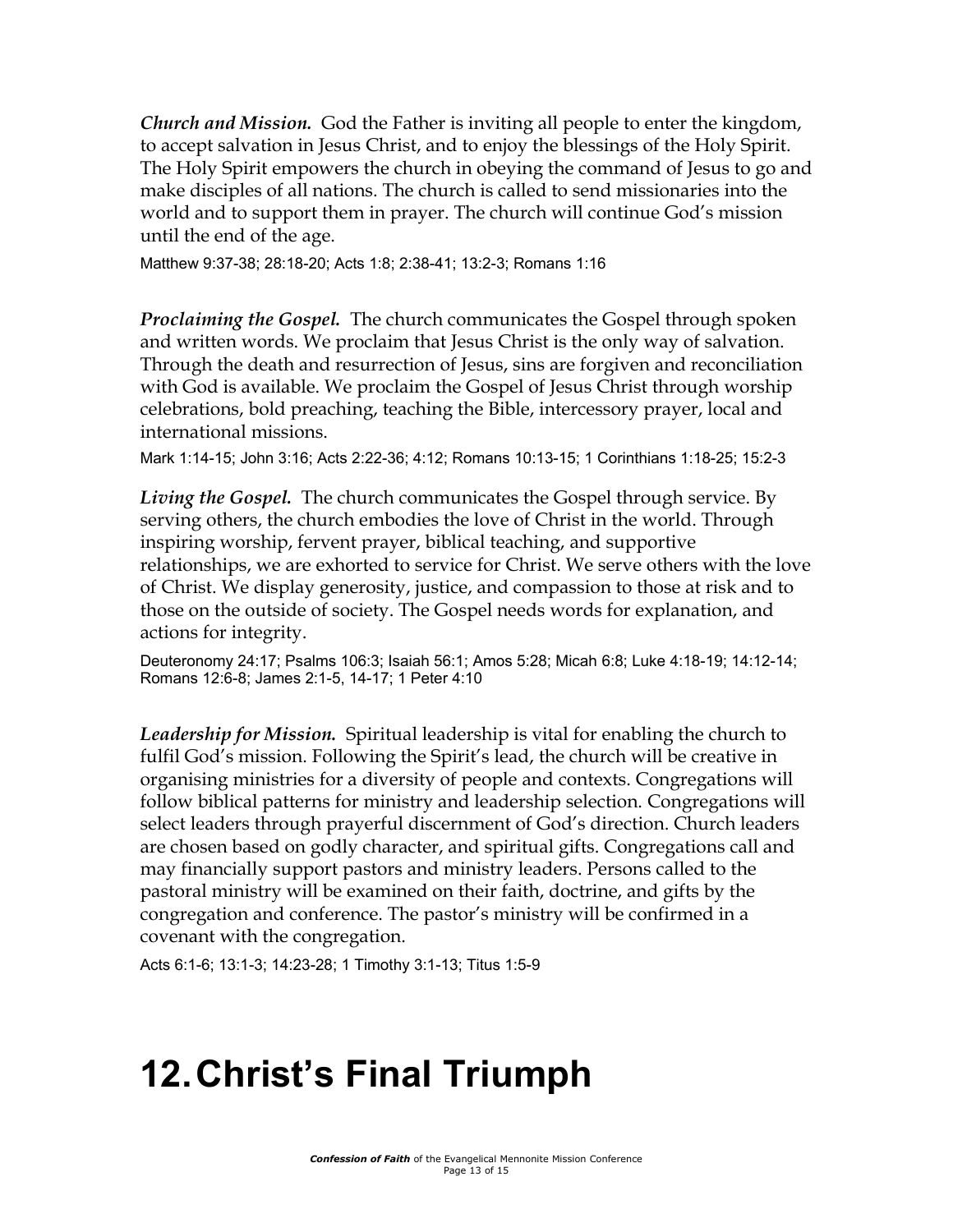#### **We believe in the return and reign of Jesus Christ, the final resurrection, the judgement of the unrighteous in hell and the eternal reward of the righteous in heaven.**

*Return of Christ.* Jesus promised that he would return in the same manner as he ascended into heaven. The return of Jesus Christ is our confident hope based on his promises. All nations will witness this visible and public event. The return of Jesus Christ could happen at any time. While the signs pointing to this event include cosmic and social disturbances, still we are cautioned not to be preoccupied with setting dates. Believers are encouraged to persevere and live holy lives in expectation of the return of Jesus Christ. When Christ returns he will destroy the works of evil, establish a kingdom of righteousness, and reign as Lord in that kingdom.

Matthew 24; Mark 13; Luke 21; John 14:3; Acts 1:11; 2 Peter 3:10-14; Revelation 1:7-8

*Final Resurrection.* The last enemy will be defeated as God raises all people from the dead. God gave us a preview of the final victory over death by raising Jesus Christ. The resurrection of Jesus is the foundation of our future hope. For the believer, the final resurrection is the completion of salvation. Since we are united with Christ, his resurrected life provides eternal life for us. Our physical bodies will be transformed into spiritual bodies like the body of Christ. Believers who die are secure in the presence of God. Unbelievers who die are resurrected to face judgement.

Daniel 12:1-3; John 5:24-29; 1 Corinthians 15:1-58; 2 Corinthians 5:1-10; Philippians 1:19-26; 2 Thessalonians 1:5-2:12; 4:16; Revelation 20:4-5

*Judgement of Unrighteous.* The day of judgement occurs at the end of the age. God will determine the final destiny of humanity and spiritual beings. The heavenly Father entrusts the judgement to Jesus Christ. The basis of our judgement depends upon what we have done with the gift of salvation given to us in Christ. The unrighteous will spend eternity separated from God's presence. These persons along with Satan, demons, and death, will be eternally consigned to Hell.

Matthew 10:28; 25:31-46; Luke 16:19-31; John 5:22; Romans 2:5-11; Revelation 20:7-15; 21:8

*Reward of Righteous.* On the day of judgement, the Lord Jesus Christ will reward all believers for their faith in, and obedience to God. All whose names are in the Book of Life will enjoy God's presence forever. On that day God will make a new creation where heaven and earth will unite in paradise regained. The faithful will experience perfect fellowship with Christ, in the glorious presence of God, and life everlasting through the Spirit's blessings. Hallelujah!